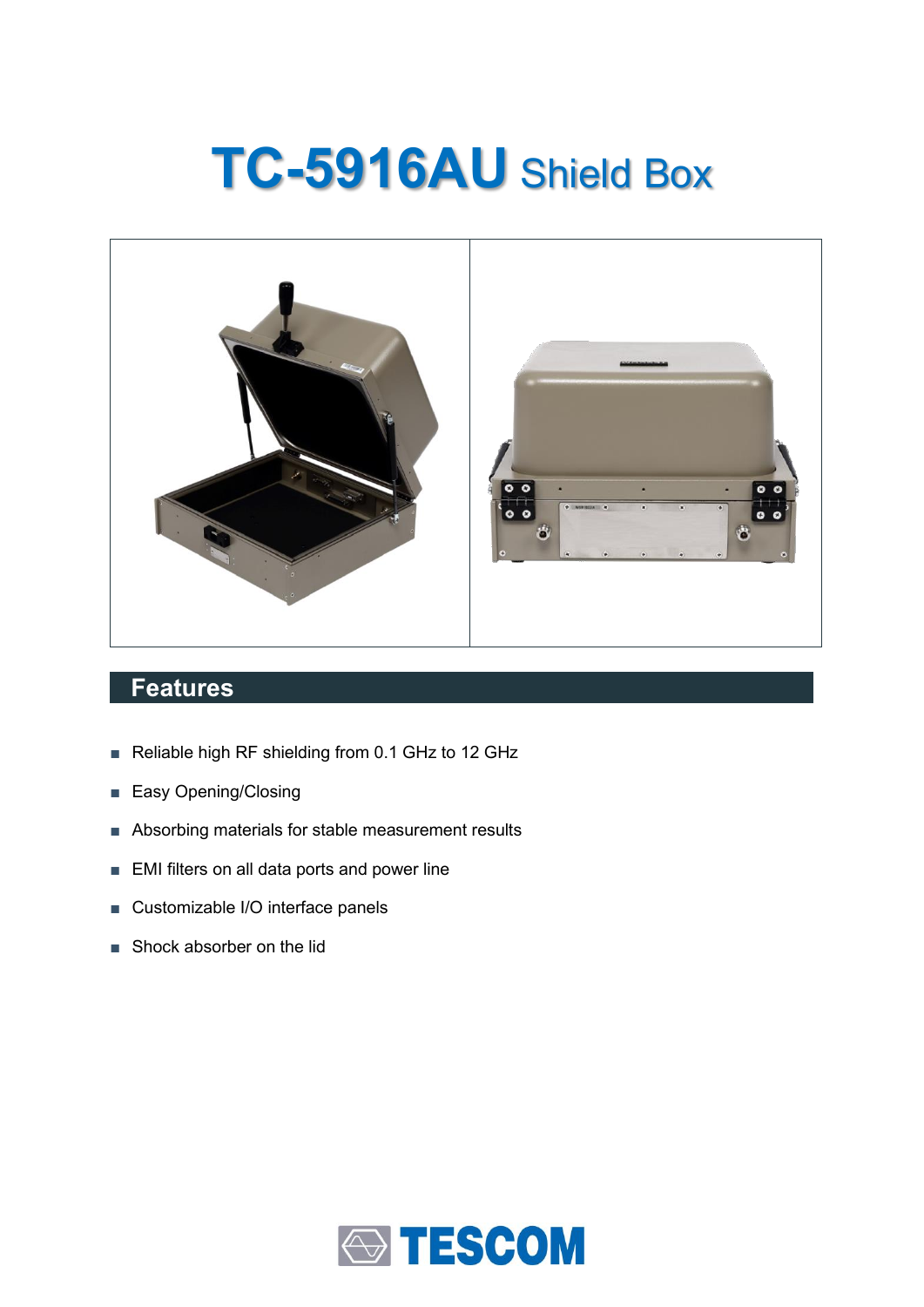# **Specifications**

| <b>RF Specifications</b>         |                   |
|----------------------------------|-------------------|
| <b>Frequency Range</b>           | 100 MHz to 12 GHz |
| * Shielding Effectiveness (Typ.) |                   |
| 0.1 GHz to 3 GHz                 | $> 70$ dB         |
| 3 GHz to 6 GHz                   | $> 70$ dB         |
| 6 GHz to 12 GHz                  | $> 70$ dB         |

\* The shielding effectiveness is measured with blank panels mounted; other I/O interface panel may result in different shielding effectiveness.

| <b>Mechanical Specifications</b> |                                                               |  |  |
|----------------------------------|---------------------------------------------------------------|--|--|
| <b>Basic RF Connector</b>        | Two(2) N (f) outside and SMA (f) inside                       |  |  |
| <b>Dimensions</b>                |                                                               |  |  |
| Inside                           | $328(W)$ x $298(D)$ x $206(H)$ mm                             |  |  |
| Outside                          | 399(W) x 473(D) x 239(H) mm, lid closed. 495(H) mm, lid open. |  |  |
| Weight                           | Approx. 10 kg                                                 |  |  |
| *Packing                         |                                                               |  |  |
| Size                             | $460(W)$ x 530(D) x 340(H) mm                                 |  |  |
| Weight                           | Approx. 11 kg                                                 |  |  |

\* The size or weight of a package may vary depending on how the product is packed.

#### **Absorber Reflectivity**

Referring to a metal plate (0 dB @ 0.5 GHz to 12 GHz), signal reduction is measured with the RF absorber inserted.

| <b>Frequency Range</b> | Reflectivity (Typ.) [dB] |
|------------------------|--------------------------|
| 0.5 GHz to 3 GHz       | 3 dB                     |
| 3 GHz to 6 GHz         | 6 dB                     |
| 6 GHz to 12 GHz        | 10dB                     |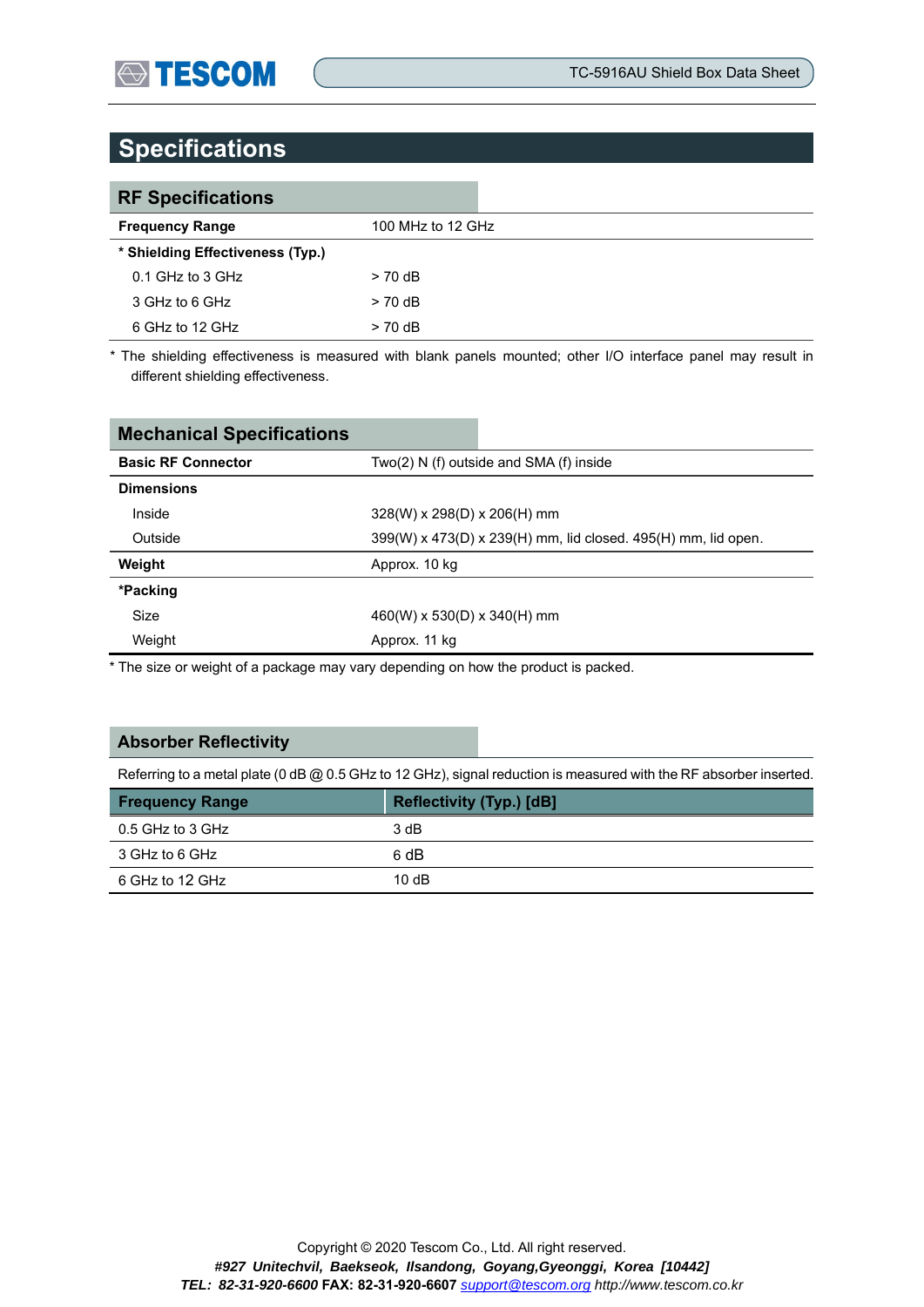# **Dimensions**

**STESCOM** 

⚫ **TC-5916AU Inner Dimensions (W×D×H) : 328(W) × 298(D) × 206(H) mm**

**(Internal dimensions may vary by lot.)**



**Bottom Inner View Side Inner View (Closed)**



**Rear Inner View**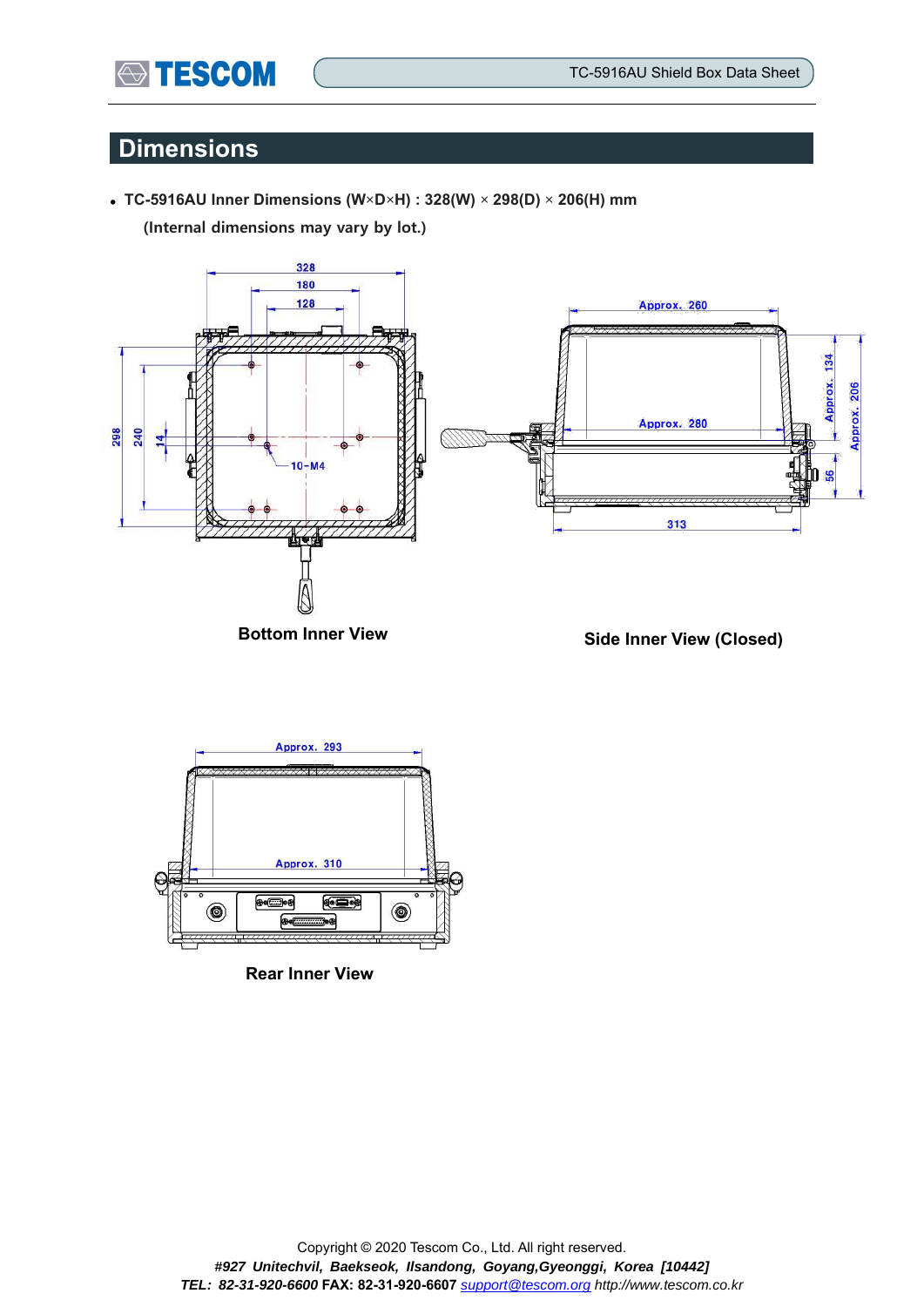⚫ **TC-5916AU Outer Dimensions (W×D×H) : 399(W) × 473(D) × 239(H) mm, lid closed. 495(H) mm, lid open.**

**STESCOM** 



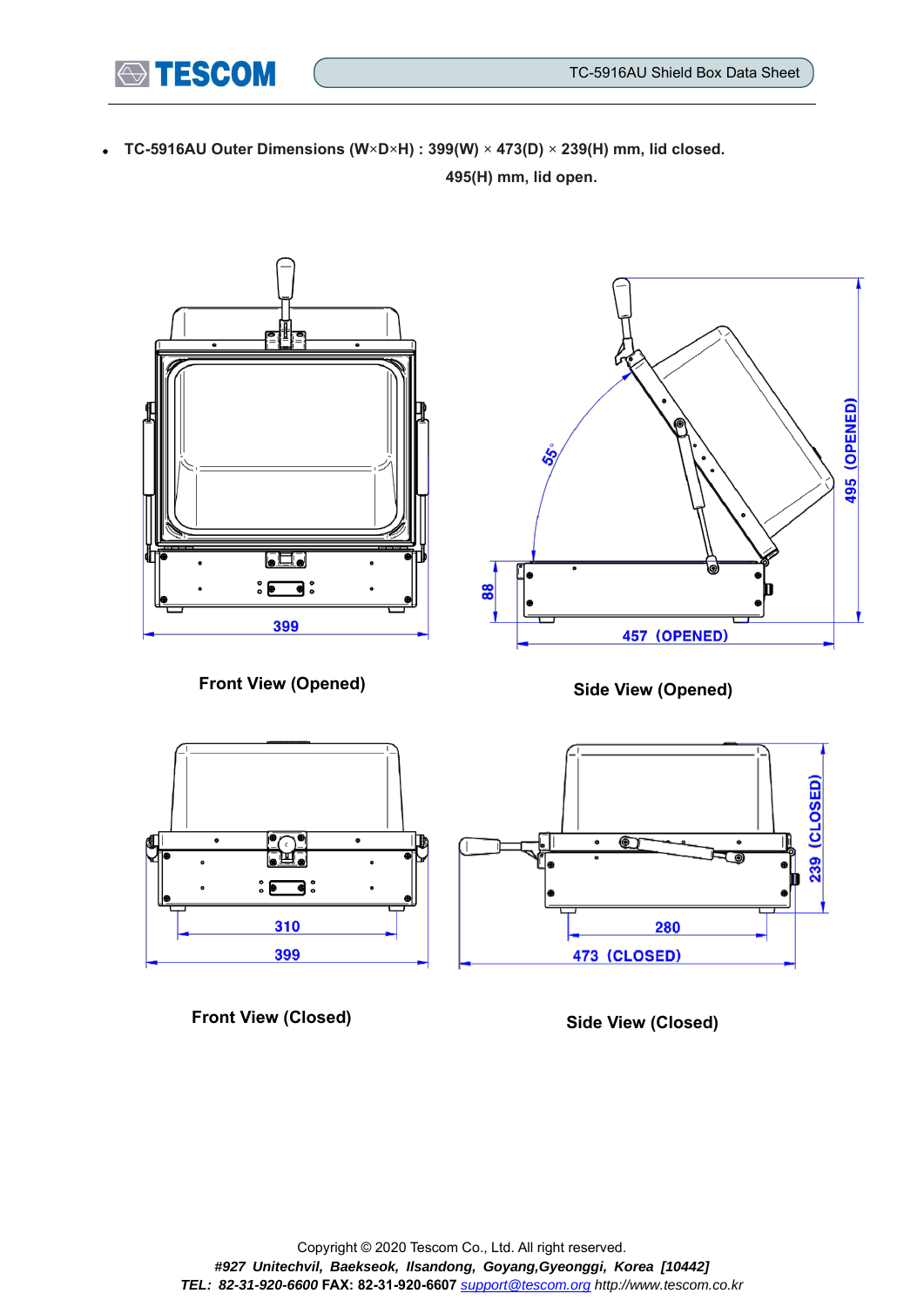# **Ordering Information**

| <b>Order Number</b> | <b>Description</b>                              |  |
|---------------------|-------------------------------------------------|--|
|                     | <b>Shield Box (including accessories below)</b> |  |
| <b>TC-5916AU</b>    | <b>Test Report</b>                              |  |

## **Optional I/O Interface Panel**

#### ■ Pre-Configured I/O Interface Panel

| <b>I/O Interface Panel</b> | <b>Order Number</b> | Configuration               |
|----------------------------|---------------------|-----------------------------|
|                            | TBD                 | Blank Panel (with absorber) |

#### **Optional Antenna Coupler Fixture**

- ⚫ TESCOM offers standard grid fixtures that can change the position of DUT holding blocks. An optimal fit for different shapes of DUT can be made within seconds. Also, fully customized fixtures can be manufactured and supplied if necessary to meet the customer's demands.
- In addition to the fixture, various types of antenna coupler options can form an ideal measuring environment for characteristics of each DUT.

| <b>Antenna Coupler</b> | <b>Order Number</b>            | Configuration                            |
|------------------------|--------------------------------|------------------------------------------|
|                        | Grid Fixture(TBD)<br>TC-93160A | Antenna Coupler fixed grid fixture       |
| . <del>.</del>         |                                | • Antenna Coupler(Optional): TC-93160A   |
|                        |                                | - Frequency range: $6$ GHz $\sim$ 12 GHz |
|                        |                                | - RF connector type: SMA female          |
|                        |                                | • RF Cable: 4011-0123                    |
|                        |                                | - Frequency range: DC to 18 GHz          |
|                        |                                | - SS-405, SMA(M) R/A -SMA(M) R/A, 80 cm  |
|                        | F59166A                        | Antenna Coupler fixed type grid fixture  |
|                        | TC-93061A                      | • Antenna Coupler(Optional): TC-93061A   |
|                        |                                | - Frequency range: 800 MHz $\sim$ 6 GHz  |
|                        |                                | - RF connector type: SMA female          |
|                        |                                | • RF Cable: 4011-0076                    |
|                        |                                | - Frequency range                        |
|                        |                                | - SS-405, SMA(M) - SMA(M), 50 cm         |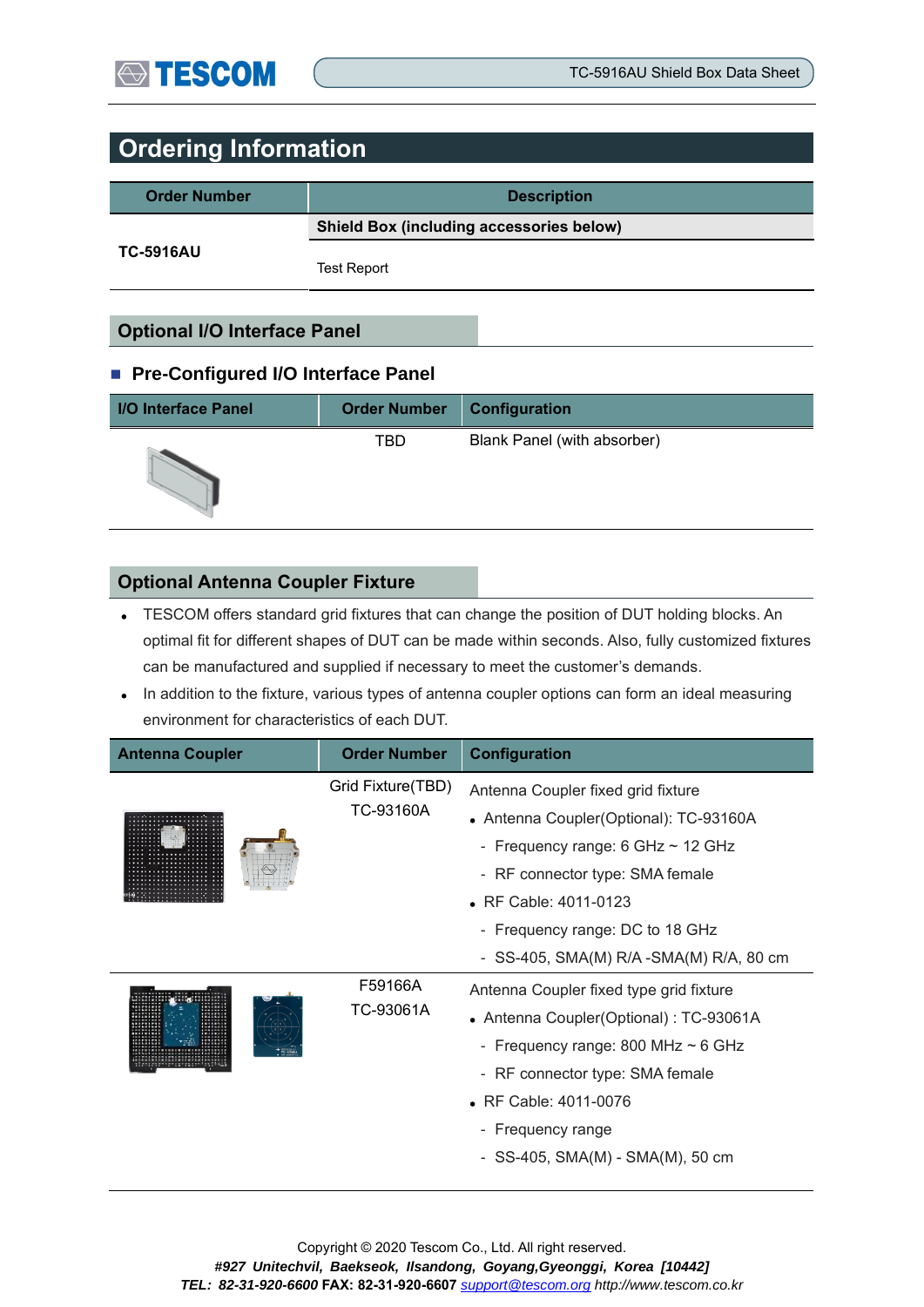

## ■ Custom RF Connector Panel

⚫ Custom RF Connector Panel is available by selecting or combining the below RF Connectors.

| <b>RF Connector</b> | <b>Description / Order Number</b>       | Frequency Range / Impedance / V.S.W.R     |
|---------------------|-----------------------------------------|-------------------------------------------|
|                     | RF, N-SMA 4H Connector /<br>3407-0028   | From DC to 18 GHz / 50 $\Omega$ / 1.3 max |
|                     | RF, SMA-SMA 4H Connector /<br>3408-0098 | From DC to 18 GHz / 50 $\Omega$ / 1.3 max |

### ■ Custom I/O Interface Panel

⚫ Customized I/O Interface Panel is available by selecting below I/O interfaces and combine. Please contact Tescom sales team or your local distributor.

| <b>I/O Interface</b> | <b>Description /</b>          | <b>Typical Data Rate /</b>  | Typical Shielding <sup>(*)</sup> |
|----------------------|-------------------------------|-----------------------------|----------------------------------|
|                      | <b>Order Number</b>           | <b>Line Veltage</b>         |                                  |
|                      | USB 2.0 Filter /              | 480 Mbps /                  | >60 dB from 0.5 to 2 GHz         |
|                      | 3409-0018A-3(a)               | 5 V, 500 mA/                | >70 dB from 2 to 3 GHz           |
|                      |                               | Max Current: 5 A            | >70 dB from 3 to 6 GHz           |
|                      |                               |                             | >70 dB from 6 to 12 GHz          |
|                      | USB 3.1 Gen 1 Filter (Active) | 5000 Mbps /                 | >80 dB from 0.5 to 2 GHz         |
|                      | /3409-0042A-2(a)              | 5 V, 600 mA /               | >80 dB from 2 to 3 GHz           |
|                      |                               | Max Current: 1.5 A          | >75 dB from 3 to 6 GHz           |
|                      |                               |                             | >55 dB from 6 to 12 GHz          |
|                      | RJ-45 Filter /                | RJ45 Filter: 1 Gbit/s       | >60 dB from 0.5 to 2 GHz         |
|                      | 3904-0296A                    | <b>Copper Line Ethernet</b> | >70 dB from 2 to 3 GHz           |
|                      |                               | (1000 BASE-T)               | >70 dB from 3 to 6 GHz           |
|                      |                               |                             | >60 dB from 6 to 12 GHz          |
|                      | DC Power Adaptor /            | 50 VDC,                     | >70 dB from 0.5 to 2 GHz         |
|                      | 3406-0004A                    | 3 Amps max                  | >80 dB from 2 to 3 GHz           |
|                      |                               |                             | >80 dB from 3 to 6 GHz           |
|                      |                               |                             | >70 dB from 6 to 12 GHz          |
|                      | DC Power Adaptor              | 50 VAC,                     | >70 dB from 0.5 to 2 GHz         |
|                      | (Banana Jack Type)            | 10 Amps max                 | >80 dB from 2 to 3 GHz           |
|                      | 3406-0005A-1 (Black)          |                             | >80 dB from 3 to 6 GHz           |
|                      | 3406-0006A-1 (White)          |                             | >70 dB from 6 to 12 GHz          |
|                      | AC Power Adaptor /            | 250 VAC,                    | >70 dB from 0.5 to 2 GHz         |
|                      | 3103-0009A                    | 7 Amps max                  | >80 dB from 2 to 3 GHz           |
|                      |                               |                             | >80 dB from 3 to 6 GHz           |
|                      |                               |                             | >70 dB from 6 to 12 GHz          |